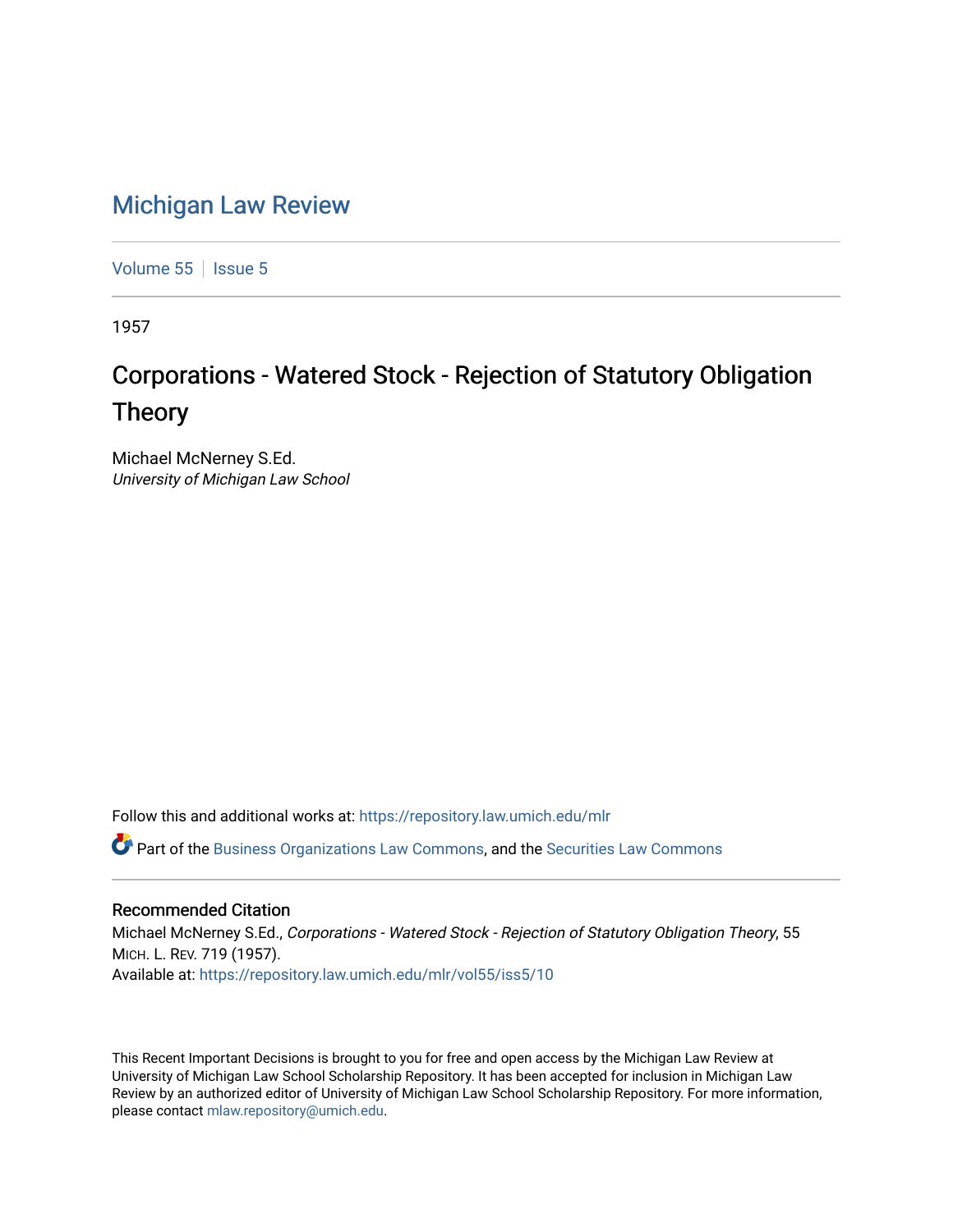CORPORATIONS-WATERED STOCK-REJECTION OF STATUTORY OBLIGATION THEORY-Plaintiff, a judgment creditor of a corporation in which defendant was a stockholder, sued for the difference between the aggregate par value of the defendant's shares and the value of the consideration he paid to the corporation for them.1 After a verdict for plaintiff, the trial court granted a motion for a new trial. On appeal, *held,* affirmed. Liability of shareholders for watered stock is based on the misrepresenta-

1 Defendant was issued 4500 shares by the corporation. He turned over to the corporation assets totaling \$34,780.00, i.e., sufficient consideration for only 3478 shares having a par value of \$10. Pursuant to a directive of the Commissioner of Corporations, at the time the shares were issued 1022 shares of the 4500 were therefore placed in escrow and were subjected to certain limitations on their transfer. The California Supreme Court held, however, that "the defendant acquired sufficient title to the 1022 shares to permit the plaintiff to proceed against him for their par value." Principal case at 8.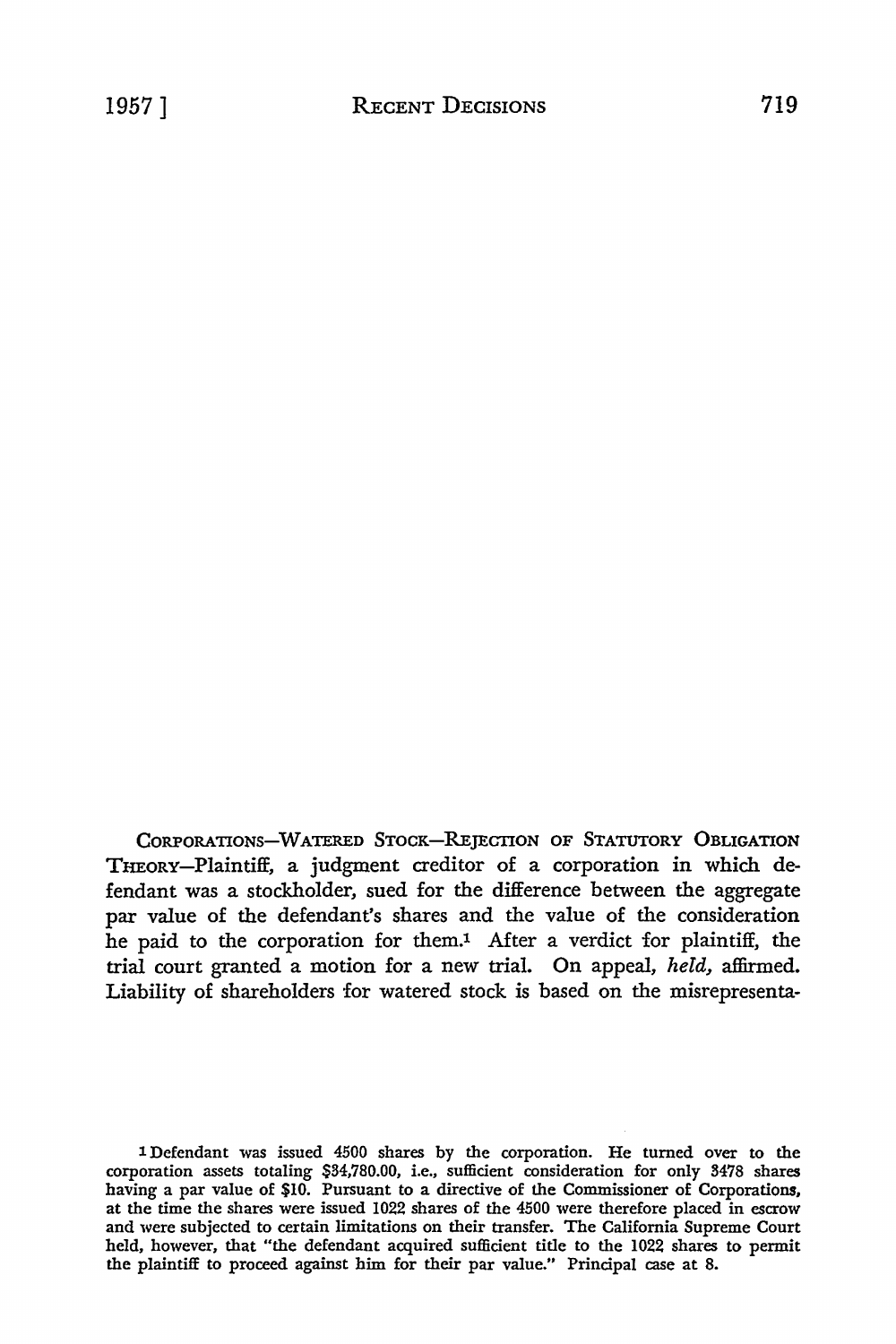tion theory in California, and there was no evidence that plaintiff relied on the stated capital in extending credit. *Bing Crosby Minute Maid Corp. v. Eaton,* (Cal. 1956) 297 P. (2d) 5.

The finding as to the plaintiff's reliance is not open to serious question and would be proper grounds for disposition of the case were it not for a statutory provision in California seemingly designed to impose liability on shareholders to pay par value for stock without regard to creditor reliance.2 The court construed this provision as not creating any right in favor of creditors, however, and argued that it is merely declaratory of the common law misrepresentation theory, and further, that had the legislature intended to create such a right, it would have explicitly said so. A subsequent section of the same statute,<sup>3</sup> however, clearly indicates that the legislature intended to allow creditors to maintain actions to reach shareholders' liability, and it does not seem incongruous that statutory rights and obligations would be found in separate sections of the code. Such deficits in payment for capital stock have been held to constitute assets of the corporation available to creditors,<sup>4</sup> and this view would seem to render unnecessary explicit statutory language creating a right in favor of creditors. The statutory obligation theory which the court here rejected as a basis for imposing liability would render the holder of the stock responsible to creditors whether or not there had been reliance on the overvaluation of the capital. The leading case for this theory is *Easton National Bank v. American Brick and Tile* Co.5 in which the court said that stockholders' liability rests on their voluntary acceptance of a statutory scheme to which watered stock is absolutely alien. In spite of the fact that most legal writers consider the statutory obligation doctrine to be the most logical basis for imposing liability for watered *stock,6* and the fact that a great many states have some kind of constitutional or statutory provision stipulating the consideration which must be received for stock having par value,7 most jurisdictions have construed statutory provisions of the type in question

<sup>2</sup>Cal. Corp. Code Ann. (Deering, 1953) §1110. "The value of the consideration to be received by a corporation for the issue of shares having par value shall be at least equal to the par value thereof.  $\ldots$ ." (This provision is subject to three exceptions, none of which is applicable to the situation in the principal case.)

3 Cal. Corp. Code Ann. (Deering, 1953) §1306. This section allows an action to be brought on behalf of a creditor to reach the liability of a shareholder to pay the amount due on his shares, but not before the creditor has proceeded to judgment against the corporation, which judgment is unsatisfied after an attempt to levy on corporate assets, or can establish that such proceedings would be useless. It further allows for intervention by all the creditors of the corporation in any such action, the rendering of several judgments, and the crediting of payments made by shareholders on the unpaid balance due the corporation on their shares.

4 Union Saving Bank v. Leiter, 145 Cal. 686, 79 P. 441 (1905).

<sup>5</sup>70 N.J. Eq. 732, 64 A. 917 (1906).

6 See, e.g., BALLANTINE, CORPORATIONS, rev. ed., §351 (1946).

7 Bonbright, "Shareholders' Defenses Against Liability to Creditors on Watered Stock," 25 CoL. L. REv. 408 (1925).